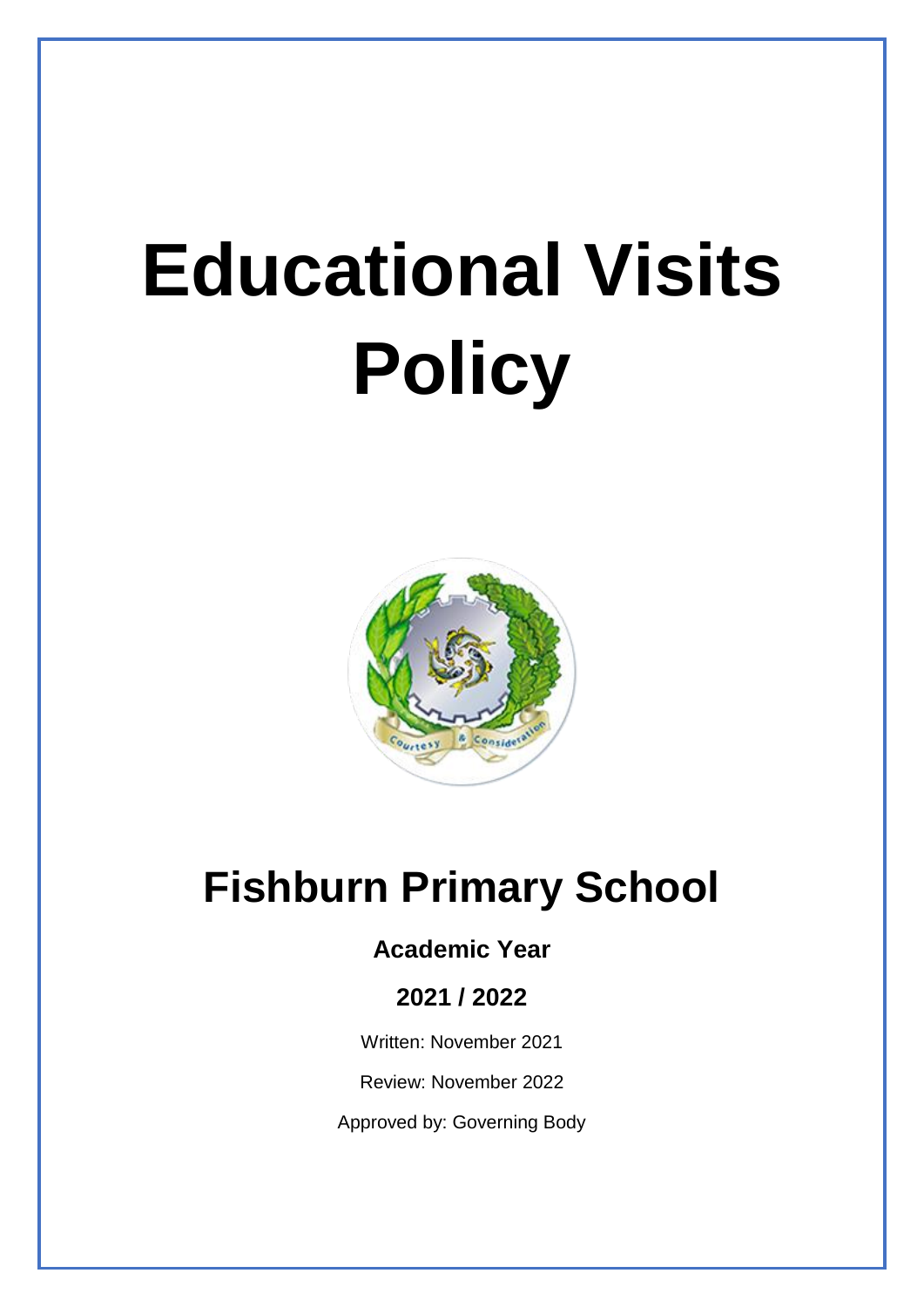#### **Rationale**

At Fishburn, we believe that all children and young people should be given the opportunity of benefiting from participation in a wide range of visits and activities, including Learning Outside the Classroom, local activities, day visits, residentials, field studies and outdoor adventure activities. Whether their emphasis is adventurous, academic, sporting, cultural, spiritual or creative, off-site visits and outdoor learning provide first-hand experiences that inspire and enhance learning and development in ways which are powerful and lasting. They provide a foundation for life‐long learning and healthy lifestyles as well as complementing classroom learning and enriching the curriculum.

#### **Introduction**

Fishburn Primary School adopts the guidance and procedures issued in the National Guidance for educational visits http://oeapng.info/ and Durham County Council's Policy and Guidance: For Educational Visits, Off‐Site Activities and On‐Site 'Adventures',November 2015. This is to ensure consideration for the health and safety of all those involved and to maintain the educational quality of visits and value for money.

#### **Procedures**

Under and health and safety laws, schools are required to obtain appropriate approval for Educational visits. In distinguishing which types of visits require the Authority's approval, the following categorisation has been adopted:

**Type 1** Regular/routine visits on school site e.g. in the woods or fire pit or those very close to school (St Michael's church). These visits are covered by the school's blanket risk assessment but changes in circumstance should be recorded and passed on to the rest of the staff.

**Type 2** Educational low risk off-site visits, up to one day duration e.g. theatre visits, museum visits, visits to local schools for an event.

**Type 3** Educational off‐site visits involving a planned activity on water, or in which the presence of water is identified as a hazard on the risk assessment.

- Visits involving adventurous activities.
- Visits to farms.
- Visits including overnight stay or residential accommodation.
- Visits outside the UK, including Foreign Exchange visits.
- Visits outside of school hours.

Staff wishing to undertake a **Type 1** visit do not need to complete a risk assessment, inform parents of the visit or obtain consent for the visit.

Those who want to undertake a **Type 2** visit should send a letter to inform parents of the visit (no consent required unless there is a financial cost). They should also complete an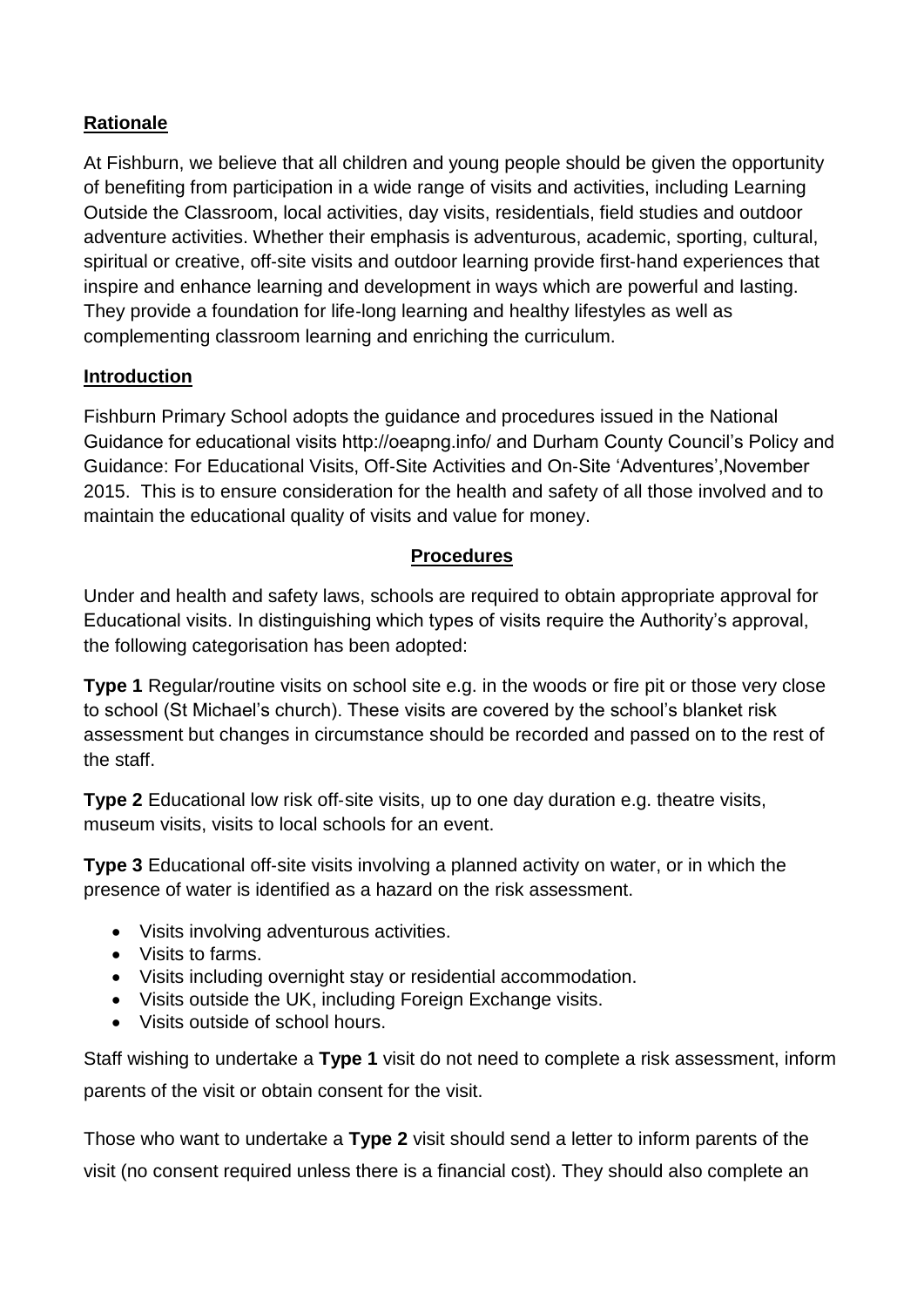EVOLVE form with a risk assessment (which must be signed and dated electronically). Venues to be visited may also supply their own risk assessments**. External providers must complete an EV6 prior to the visit if they are not on the DCC approved providers list (or do not have a LOTC quality badge).** The form will be approved by the EVC or Headteacher and should be completed **2 weeks** in advance of the visit where possible.

*The Visit Leader must undertake the completion of the Risk Assessment. It is highly recommended that staff visit venues prior to the visit in order to make informed assessments.* 

Staff wishing to undertake a **Type 3** visit must seek approval from the Headteacher before submitting an EVOLVE form. After the forms have been checked and approved by the EVC or Headteacher, they must be submitted to the Authority **at least 3 weeks prior to the visit taking place.**

Following all visits the Visit Leader should undertake the evaluation on EVOLVE. Any incidents or accidents should be reported to the EVC or Headteacher to record.

#### **Parent / Carer Consent**

It is a requirement that a signed parental consent form is obtained from the parents/ carers of all pupils participating in Educational Visits (Annual EV4 form). Proposed activities/aims of the educational visit should be outlined to parents/carers. Details of departure/arrival should be explained to parents. Medical information and emergency contacts must also be obtained. The school office should draft this to ensure consistency and then approval should be given from the EVC or Headteacher to send the letter out.

#### **Payment for Visits**

Please refer to the school's 'Charging Policy'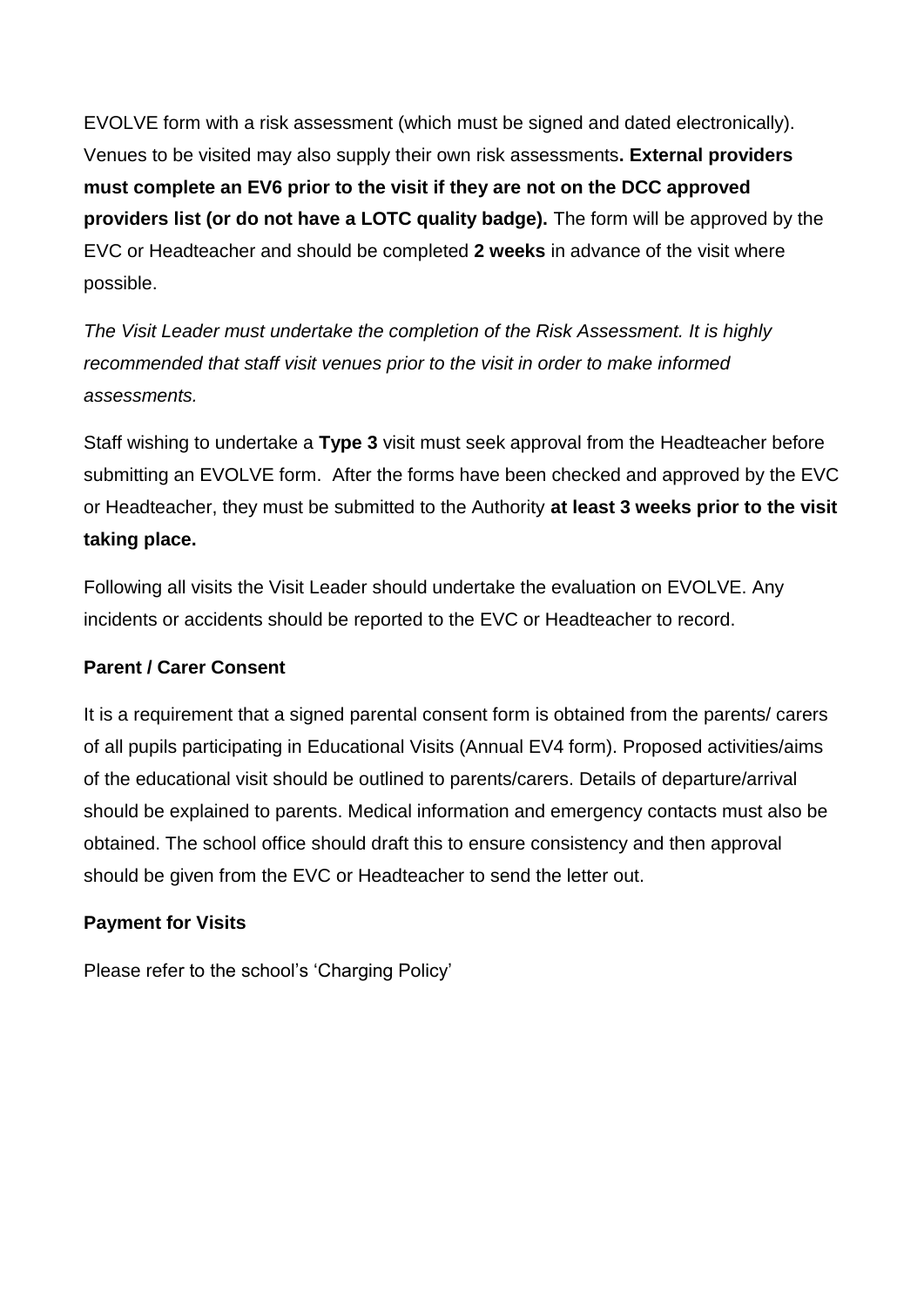#### **ROLES AND RESPONSIBILITIES**

#### **The Governing Body**

The Governing Body will approve the Educational Visits policy and will ensure it is reviewed annually.

#### **Headteacher**

The Headteacher will ensure a suitable Educational Visits Co‐ordinator is appointed. The Headteacher will ensure suitable Visit Leaders are appointed. The Deputy or Head teacher (Educational Visits Co‐ordinator) will sign off the Risk Assessment.

#### **Educational Visits Co**‐**ordinator (EVC)**

The Educational Visits Co‐ordinator has been trained by the LEA and is responsible for ensuring visits comply with DCC's "Requirements for Educational Visits". The EVC (and Head teacher) will sign off the Risk Assessment. The EVC will oversee arrangements for residential visits and will ensure all approvals are received including the approval of LBR via the EVOLVE system.

#### **Visit Leader**

There will be a named Visit Leader who is responsible overall for the supervision of the visit and will be appointed by the Head teacher. The Visit Leader is responsible for ensuring a pre‐visit is carried out and that a Risk Assessment is completed and approved by the Educational Visits Coordinator (or Head teacher) at least two weeks in advance of the visit. The Risk Assessment will include the ratio of adult to children supervision and the number of first aiders or appointed persons needed. The Visit Leader will brief all staff and helpers involved in the visit and they will all sign the back of the Risk Assessment. The Visit Leader is responsible for ensuring the **EV7 Emergency Card, mobile phone, first aid kit and pupil medication** are taken on the visit.

#### **Other teachers and staff involved in a visit**

Teachers and staff on school‐led visits act as employees of the LEA and will, therefore, be acting in the course of their normal employment during their normal hours. They will be acting under an agreement with their Head teacher and Governors if some of their time on the visit falls outside normal hours.

#### **School Kitchen**

The school kitchen will provide packed lunches as required for children receiving school meals and Free School Meals. If children are bringing their own packed lunches, no nuts or fizzy drinks should be included.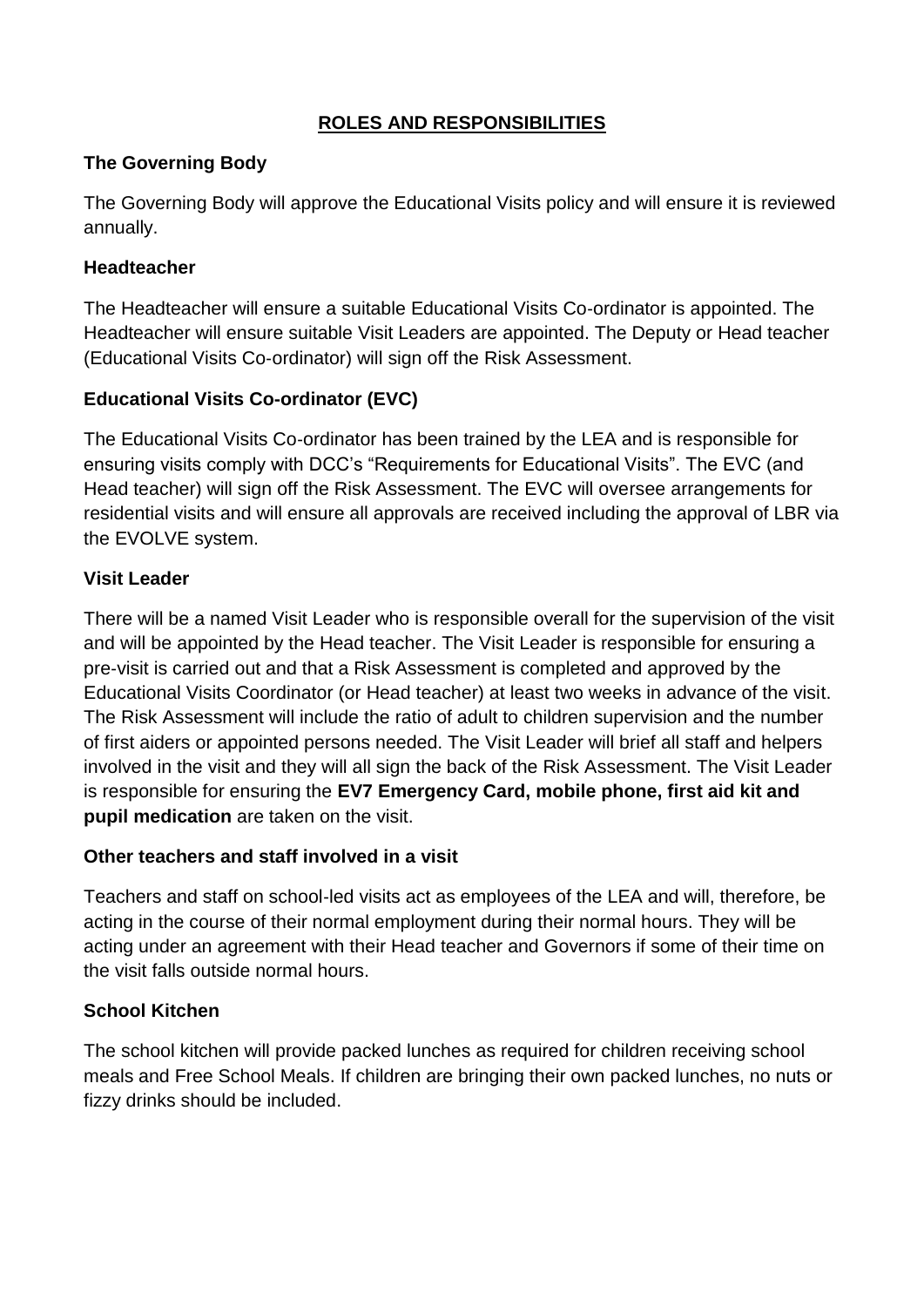#### **Ratios**

There is no specific law with regard to staffing rations (with the exception of EYFS who must retain their normal in‐school staffing ratios). The staffing required to run the visit safely needs to be identified and should take the following factors into account:

- Gender, age and ability of group.
- Pupils with special education needs or medical needs.
- Nature of activities.
- Experience of adults in off‐‐‐site supervision.
- Duration and nature of journey.
- Type of any accommodation.
- Competence of staff, both general and on specific activities.
- Requirements of the organisation/location to be visited.
- Competence and behaviour of pupils.
- First aid cover.

The following are regarded as acceptable ratios on any visit:‐

1 adult for every 4-6 pupils in Years  $1 - 3$ .

1 adult for every 10-15 pupils in Years  $4 - 6$ .

Parents and volunteers are **NOT** included in the staffing ratios.

#### **Bus / Coach Hire**

Visit Leaders must liaise with the School Office to book an operator who holds a PSV licence, appropriate to the type of vehicle and/or nature of the journey being undertaken. Every passenger must have their own seat. All coach seats must be fitted with seat belts. Please refer to the Durham County Council list of approved providers as set out in the Policy and Guidance for Educational Visits. If a provider is not on the list, they must fill out the relevant 'transport providers form' as found on Evolve.

#### **Emergency Procedures**

Procedure in the event of an incident, accident or emergency – **this is the responsibility of the Visit Leader.** 

The **EV7 form with 3 EMERGENCY CONTACTS** will be taken on every visit. Following the procedures on the checklist, as appropriate in the circumstances. For all incidents, the Authority's Accident reporting procedure must be followed on return to school.

The Visit Leader should have the school telephone number (01740 620162) and telephone numbers of a base contact: designated senior member of staff. They should leave their own mobile telephone number with the school office and with the base contact **(holding the** 

**EV8 emergency card).** They should also have a full list of names, addresses and telephone numbers of parents/carers of all pupils involved in the visit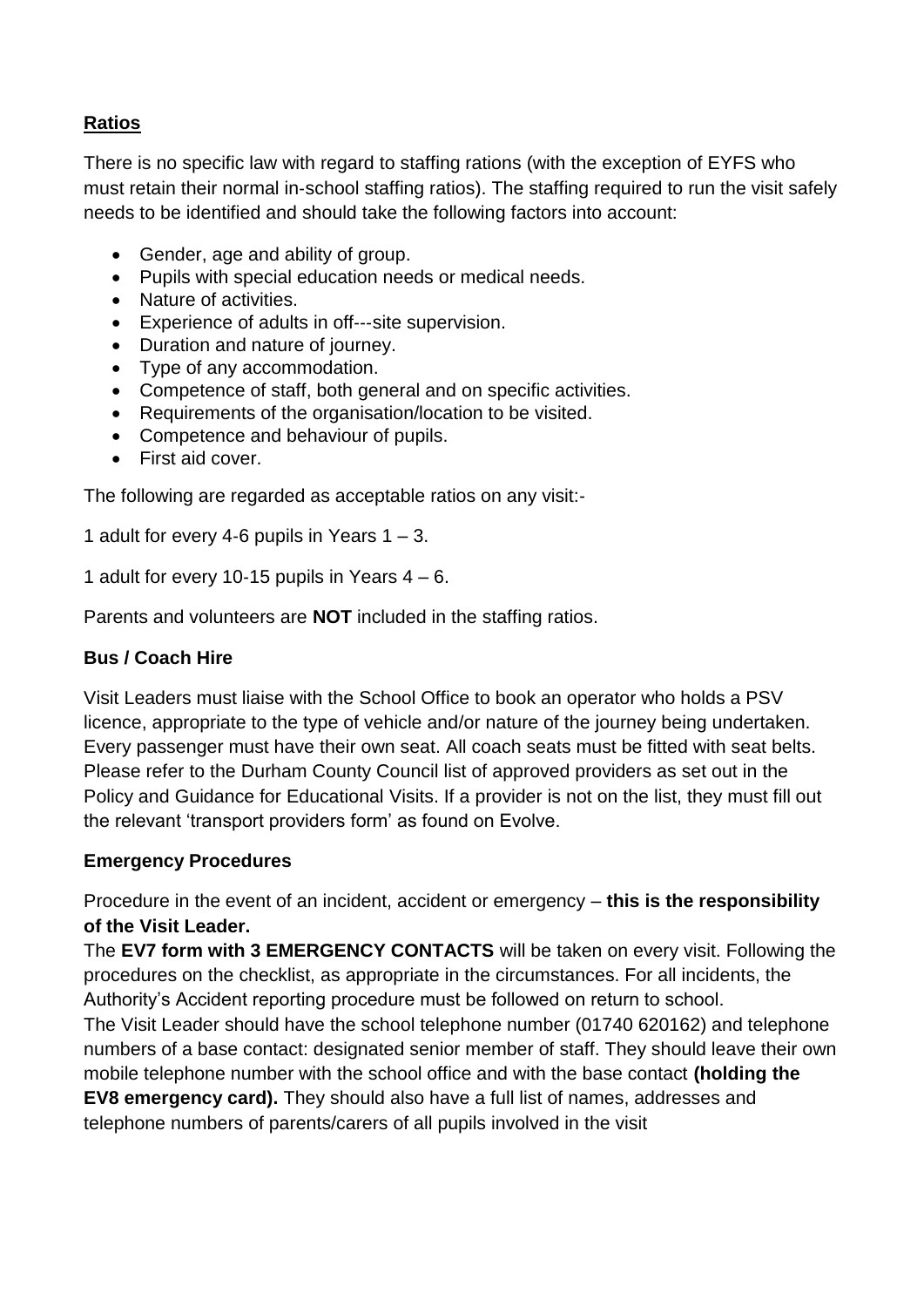#### **Types of Visits**

#### [http://oeapng.info/downloads/specialist](http://oeapng.info/downloads/specialist‐activities‐and‐visits/)-activities-and-visits/

#### **Adventurous Activities**

If the school is leading an adventure activity, such as canoeing, the LEA (via the EV3 form) must ensure that the group leader and other supervisors are suitably qualified to lead and instruct the activity before they agree that the visit can take place. Qualifications can be checked with the National Governing Body of each sporting activity or the LOTC badge. Pupils should be assessed to ensure that they are capable of undertaking the proposed activities. During the visit, they should not be coerced into activities they fear. Pupils whose behaviour is such that the Visit Leader is concerned for their or others' safety, should be withdrawn from the activity and may be removed from the visit at the discretion of the visit leader.

#### **Residential Trips**

Residential trips will be planned well in advance and arrangements will be overseen by the Headteacher and EVC. Parents will be invited to a briefing session to discuss the details of the trip and to meet the staff attending. The Visit Leader should be an experienced, senior member of staff. Residential trips must be approved by the Governing Body and by the LEA via the EVOLVE system. Approval will be arranged with the EVC and Headteacher.

#### **Coastal visits**

Group leaders and other teachers should be aware that many of the incidents affecting school children have occurred by or in the sea. There are dangers on the coast quite apart from those incurred in swimming. Swimming and paddling in the sea or other natural waters are potentially dangerous activities for a school group. Swimming in the sea on a coastal visit will not be allowed. Paddling will only be allowed as part of a supervised activity and only in recognised bathing areas which have official surveillance. Pupils should always be in sight of their teachers. One teacher should always stay out of the water for better surveillance.

#### **Water Margin Activities**

Where pupils might participate in learning activities near or in water, such as a walk along the riverbank, collecting samples in ponds or stream or paddling in shallow water, then the guidance contained in the '7i Group Safety at Water Margins' from the OEPC website will be followed.

#### **Farm visits**

We recognise that farms can be dangerous even for the people who work there. Taking children to a farm will be very carefully planned. The risks to be assessed include those arising from the misuse of farm machinery and the hazards associated with E coli food poisoning and other infections. The proposed farm will be checked to ensure that it is well